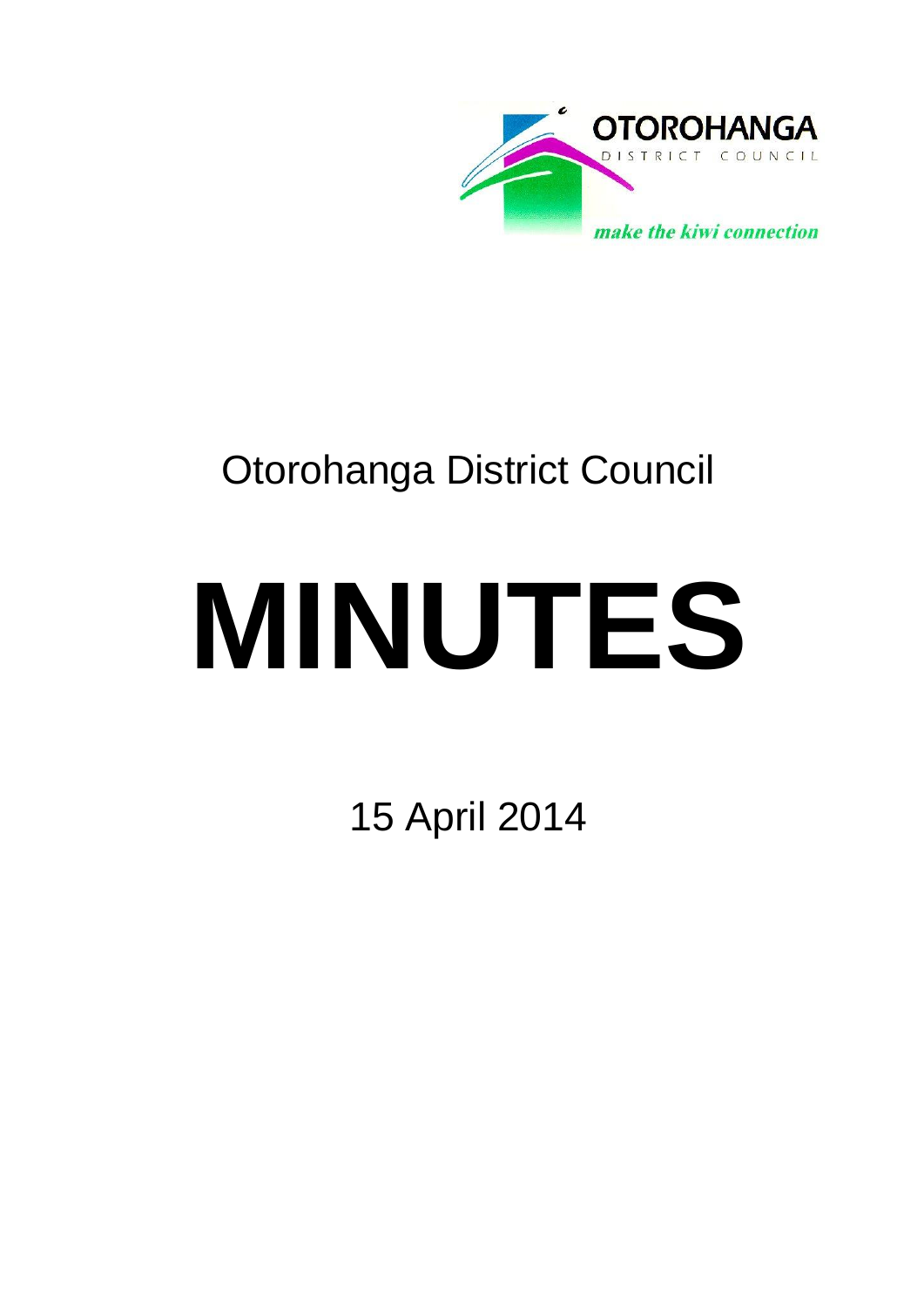# **OTOROHANGA DISTRICT COUNCIL**

15 April 2014

Minutes of an ordinary meeting of the Otorohanga District Council held in the Council Chambers, Maniapoto St, Otorohanga on Tuesday 15 April 2014 commencing at 10.03am.

# **MINUTES**

Minutes are unconfirmed and subject to amendment at the next meeting of Council.

# **ORDER OF BUSINESS:**

| <b>ITEM</b>           | <b>PRECIS</b>                                                                                | <b>PAGE</b>    |
|-----------------------|----------------------------------------------------------------------------------------------|----------------|
| <b>PRESENT</b>        |                                                                                              | 1              |
| IN ATTENDANCE         |                                                                                              | 1              |
| <b>APOLOGIES</b>      |                                                                                              | 1              |
| <b>OPENING PRAYER</b> |                                                                                              | 1              |
|                       | <b>ITEMS TO BE CONSIDERED IN GENERAL BUSINESS</b>                                            | 1              |
|                       | CONFIRMATION OF MINUTES - 18 MARCH 2014                                                      | 1              |
| <b>REPORTS</b>        |                                                                                              | 1              |
| Item 59               | OTOROHANGA COMMUNITY BOARD MINUTES - 27 MARCH 2014                                           | 1              |
| Item 60               | KAWHIA COMMUNITY BOARD MINUTES - 28 MARCH 2014                                               | 2              |
| Item 61               | DISTRICT LIBRARIAN'S REPORT FOR JANUARY TO MARCH 2014                                        | $\overline{2}$ |
| Item 62               | ENVIRONMENTAL HEALTH OFFICER/LIQUOR LICENSING INSPECTOR'S<br>REPORT FOR JANUARY - MARCH 2014 | $\overline{2}$ |
| Item 63               | PLANNING REPORT FOR JANUARY TO MARCH 2014                                                    | 3              |
| Item 65               | ANIMAL CONTROL OFFICER'S REPORT FOR JANUARY TO MARCH 2014                                    | 3              |
| Item 67               | APPEALS AGAINAST PROVISIONAL LOCAL ALCOHOL POLICY                                            | 3              |
| Item 68               | MINUTES OF WAIKATO CDEM JOINT COMMITTEE MEETING                                              | 4              |
| Item 69               | MINUTES OF NGA WAI O WAIPA CO-GOVERNANCE FORUM AND BI-<br>ANNUAL MEETING                     | 4              |
| Item 66               | DISTRICT BUILDING CONTROL OFFICERS REPORT FOR JANUARY TO<br><b>MARCH 2014</b>                | 4              |
| Item 70               | ROAD LEGALISATION PART ELLIS ROAD SO 445229                                                  | 5              |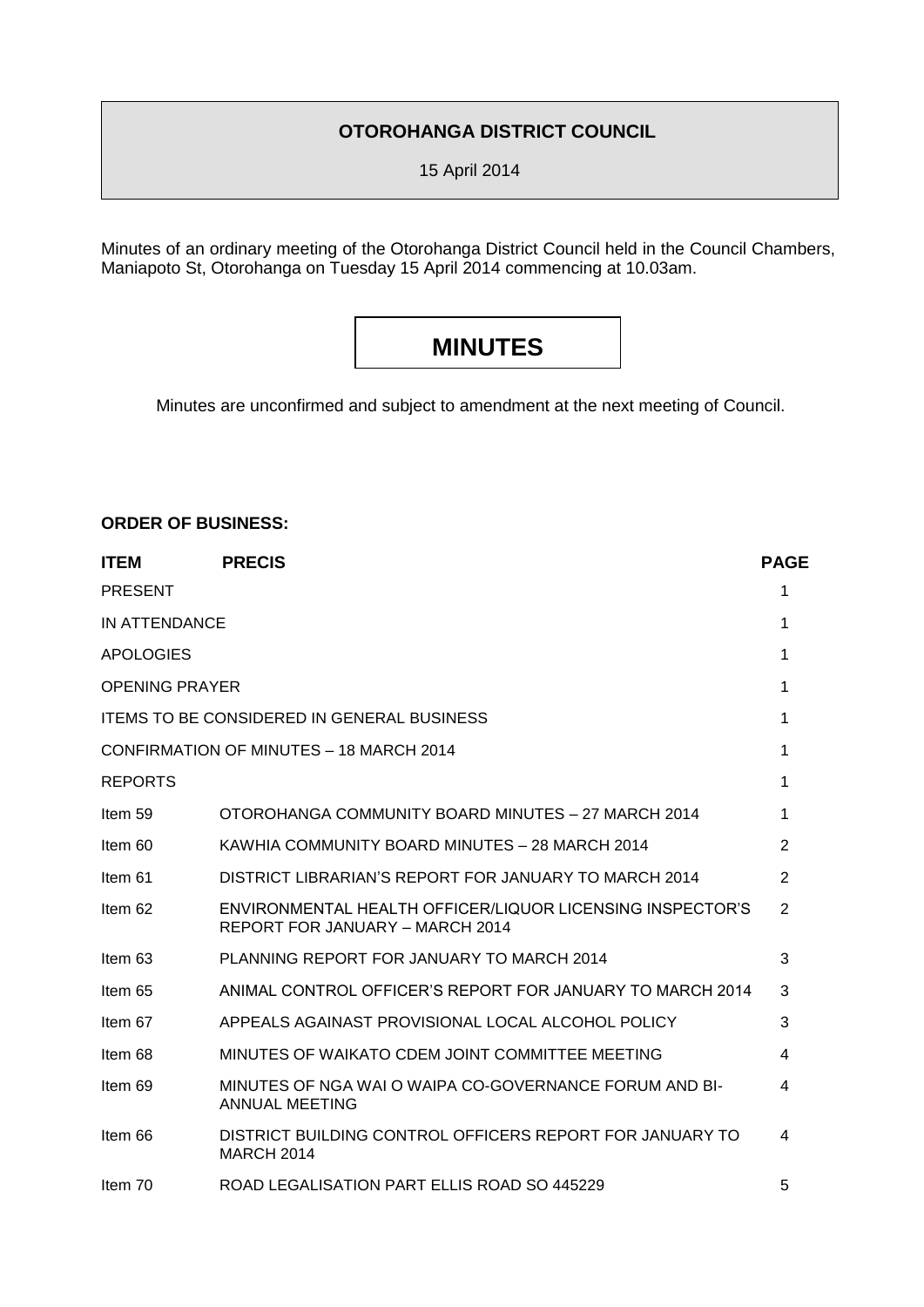| Item 71                | STAGE 2 OF WAIKATO SPATIAL PLAN                                                     | 5 |  |  |
|------------------------|-------------------------------------------------------------------------------------|---|--|--|
| Item 64                | HARVEST CENTRE CHARITABLE TRUST PRESENTATION - YOUTH<br><b>CONNECTION PROGRAMME</b> | 6 |  |  |
| Item 72                | BEATTIE HOME COMMUNITY TRUST RATES REMISSION                                        |   |  |  |
| Item 73                | APPOINTMENT OF COUNILLORS TO VARIOUS TRUSTS                                         |   |  |  |
| Item 74                | DRAFT ANNUAL PLAN 2014-15                                                           |   |  |  |
| Item 75                | ODC MATTERS REFERRED FROM 18 MARCH 2014                                             | 8 |  |  |
| GENERAL                |                                                                                     | 9 |  |  |
| <b>MEETING CLOSURE</b> |                                                                                     |   |  |  |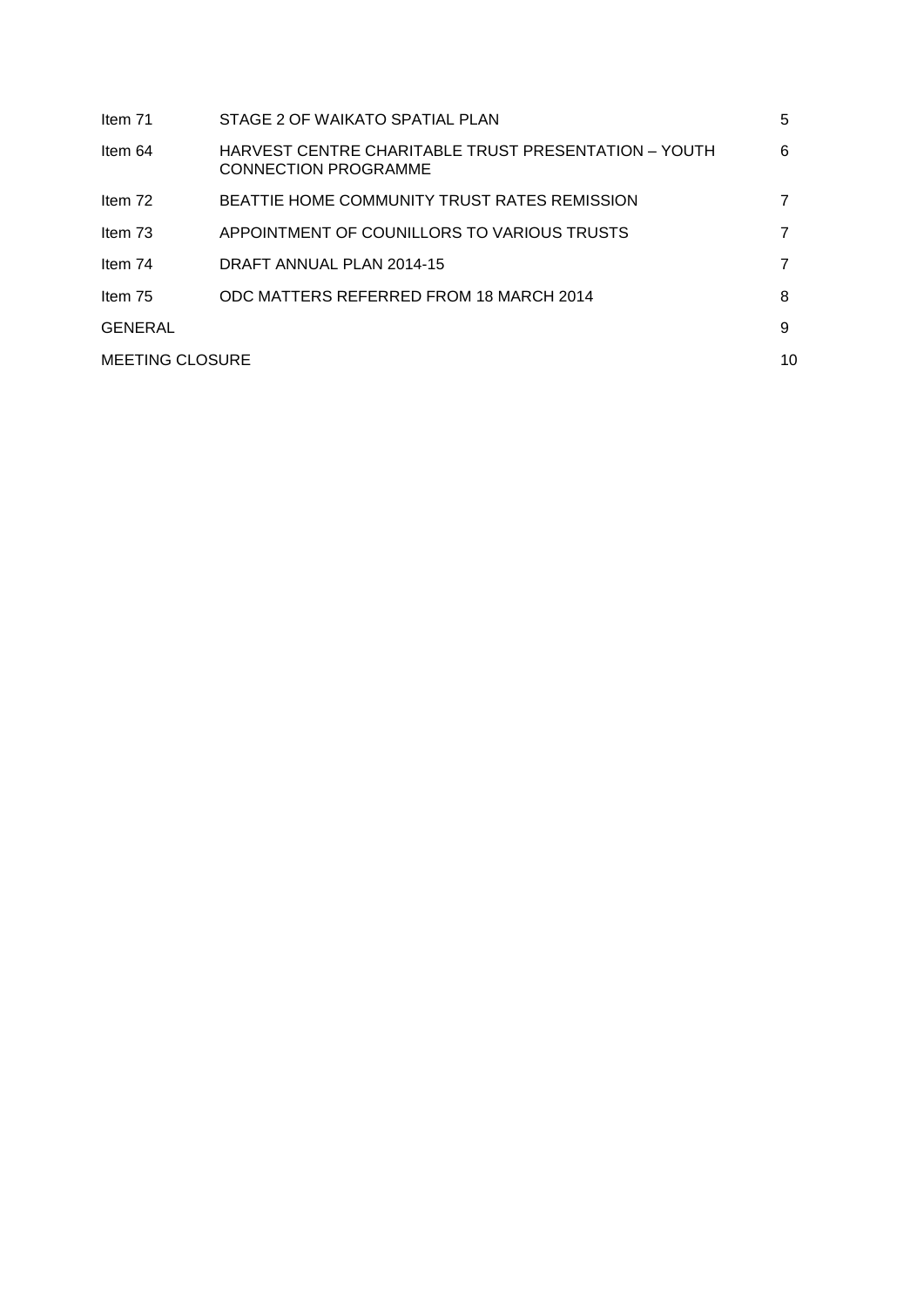# **PRESENT**

Mr MM Baxter (Mayor), Crs, RA Klos, RM Johnson, KC Phillips, DM Pilkington (Deputy Mayor), RJ Prescott, PD Tindle and AJ Williams.

# **IN ATTENDANCE**

Messrs DC Clibbery (Chief Executive & Engineering Manager), GD Bunn (Finance & Administration Manager), AR Loe (Environmental Services Manager) and CA Tutty (Governance Supervisor).

# **OPENING PRAYER**

Cr Phillips read the Opening Prayer.

# **ITEMS TO BE CONSIDERED IN GENERAL BUSINESS**

Cr Johnson requested Council give consideration to the appointment of four new trustees to the Otorohanga District and Community Charitable Trust Inc.

The Environmental Services Manager reported he has a supplementary report on the appointment of a Hearings Committee to decide Resource Consent application RM130057.

**Resolved** that the above two items be considered in general business which may require a resolution.

#### **Cr Pilkington / Cr Johnson**

#### **CONFIRMATION OF MINUTES – 18 MARCH 2014**

**Resolved** that the minutes of the meeting of the Otorohanga District Council held on 18 March 2014, as previously circulated, be approved as a true and correct record of that meeting.

#### **Cr Phillips / Cr Pilkington**

#### **MATTERS ARISING**

Cr Klos referred to Page 9 relating to the Community Facilities Tour, the second paragraph and requested the second sentence reading 'She expressed the opinion that some of the facilities were not up to standard' be corrected to read 'She expressed the opinion that some of the facilities were scruffy'.

#### **REPORTS**

#### **Item 59 OTOROHANGA COMMUNITY BOARD MINUTES - 27 MARCH 2014**

#### **Resolved**

That the minutes of the meeting of the Otorohanga Community Board held on 27 March 2014, as circulated, be received.

## **Cr Phillips / Cr Prescott**

#### **MATTERS ARISING**

# **THE LINES COMPANY**

Members were advised that it was never the intention of representatives of the Lines Company to attend a public meeting, without knowing who will be chairing the meeting. Cr Williams advised that to hold such a meeting, consideration needs to be given to the safety of the Company's employees. Cr Tindle expressed the opinion that it is embarrassing for the Board that one Member should go off in their own direction. His Worship agreed however, he felt that Members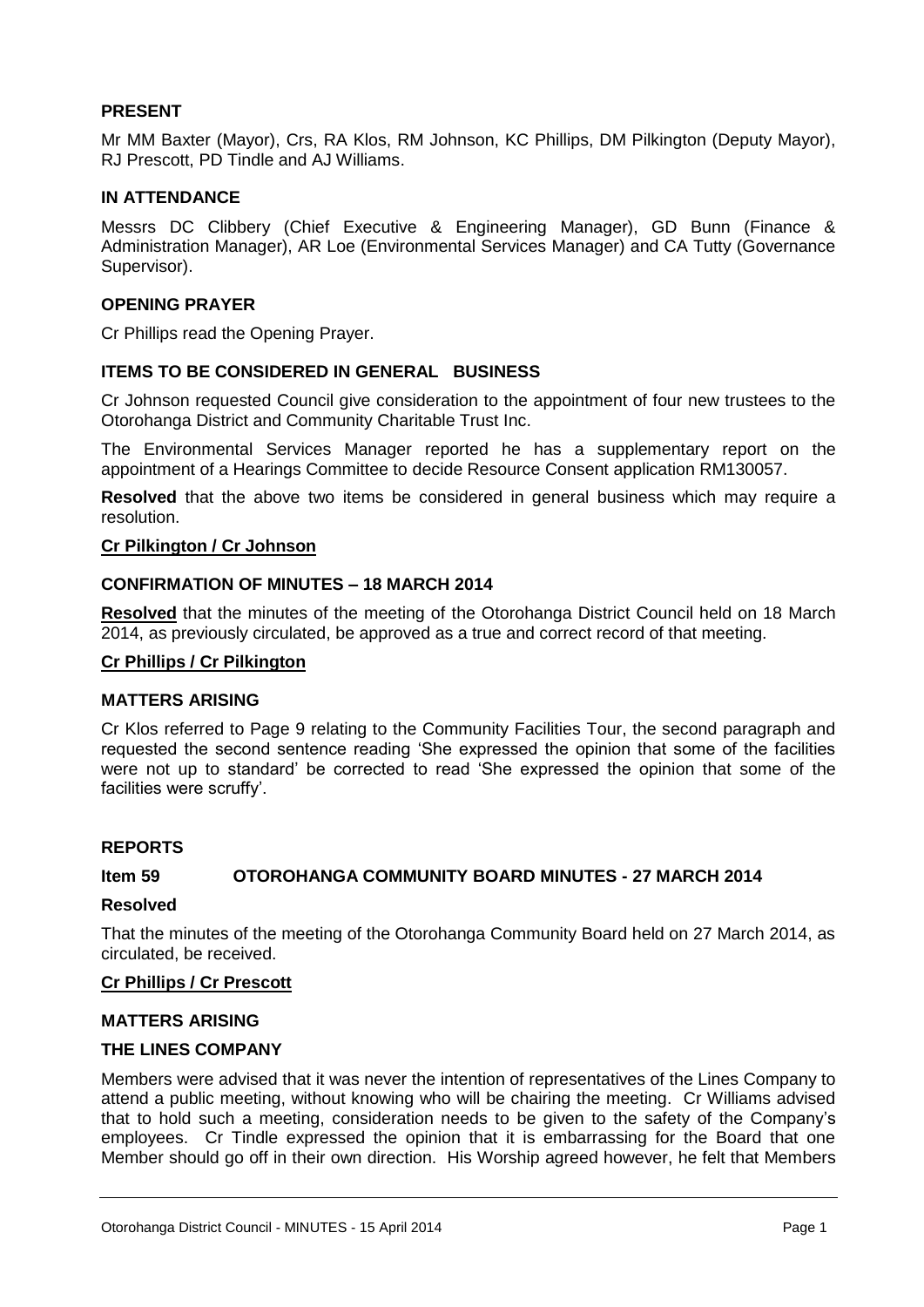still have the opportunity for freedom of speech. Cr Pilkington reported that apparently Mr Chetty is following up on an election promise.

# **TRAFFIC ISLANDS**

Cr Phillips referred to the recently installed traffic islands in Te Kawa, Haerehuka and Hinewai Streets and queried whether the one complaint received was relevant. The Engineering Manager replied that one particular traffic island needs to be improved by changing the exit point.

Cr Pilkington referred to Page 3 of the Minutes, the matter relating to the Annual Community Garden Competition and requested the surname of Ms Katrina Christian be corrected to read 'Ms Katrina Christison'

# **Item 60 KAWHIA COMMUNITY BOARD MINUTES FOR 28 MARCH 2014**

#### **Resolved**

That the minutes of the meeting of the Kawhia Community Board held on 28 March 2014, as circulated, be received.

# **Cr Pilkington / Cr Phillips**

#### **MATTERS ARISING**

Cr Pilkington referred to page 2 of the minutes in particular to the Application for temporary road closure – ANZAC Day Commemorations, the second sentence in the first paragraph and requested that the reference to Mr Dockery be corrected to read Mrs Dockery.

Cr Pilkington then referred to the item regarding the Kawhia Foreshore – Pohutukawa Tree, the third paragraph on page 5 and requested the first sentence be expanded to read 'Mrs Pilkington advised that she has no issue in relocating the rocks around the Historic Tree, as long as the roots remain protected.'

# **Item 61 DISTRICT LIBRARIANS REPORT FOR JANUARY TO MARCH 2014**

#### **Discussion**

The District Librarian attended the meeting and presented her report for the period January to March 2014.

His Worship thanked the District Librarian for the presentation of her report and said it is very pleasing to see the Wi-Fi sessions increasing.

#### **Resolved**

That the District Librarians quarterly report for the period January to March 2014 be received

# **Cr Klos / Cr Johnson**

# **Item 62 ENVIRONMENTAL HEALTH OFFICER/LIQUOR LICENSING INSPECTOR'S REPORT FOR JANUARY – MARCH 2014**

#### **Discussion**

The Environmental Services Manager presented the Environmental Health Officer/Liquor Licensing Inspector's report for January to March 2014.

The Environmental Services Manager acknowledged the Environmental Health Officer's input into the recent Kawhia Kai Festival and reported that his service and advice was provided at no charge to the stall holders, and had been well received. He extended special thanks to the Officer, Bryan Faris.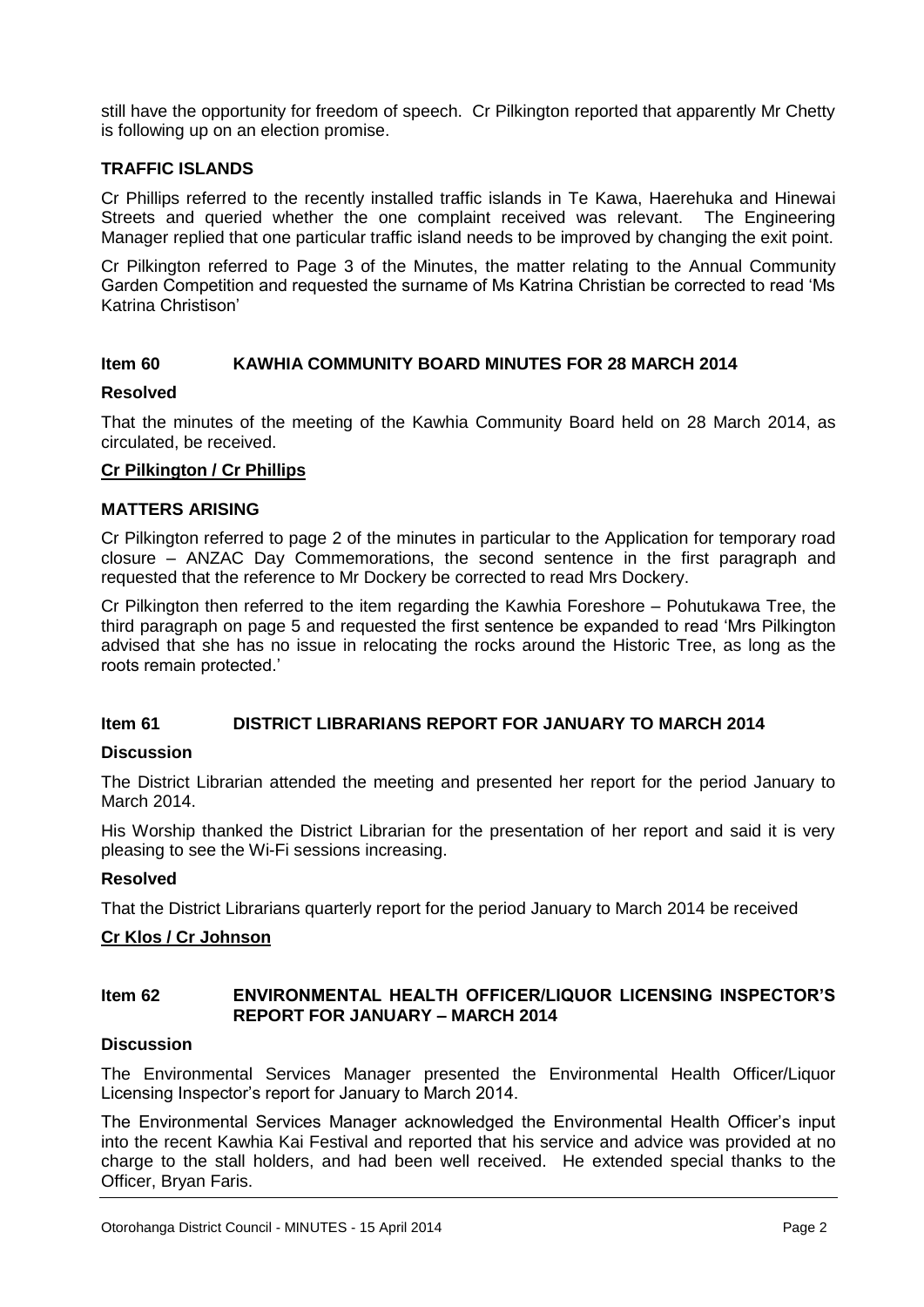Cr Pilkington endorsed the Environmental Services Manager's comments and advised that the Environmental Health Officer's input into the Kai Festival is invaluable and that he works well with the stall holders.

# **Resolved**

That the Environmental Health Officer/Liquor Licensing Inspector's report for 1 January to 28 March 2014, be received.

# **Cr Pilkington / Cr Prescott**

# **Item 63 PLANNING REPORT FOR JANUARY TO MARCH 2014**

#### **Discussion**

The Environmental Services Manager summarised a report on Resource Consents granted under Delegated Authority for the period 1 January to 31 March 2014.

# **APPOINTMENT OF HEARINGS COMMITTEE – RESOURCE CONSENT APPLICATION RM130057**

The Environmental Services Manager presented a report on the confirmation of the Hearings Committee to hear and decide a Resource Consent application by A and A Grigg, to build a dwelling at 58 Ocean Ridge Place, Aotea.

#### **Resolved**

That the Members of the Hearings Committee to hear and decide Resource Consent application RM130057, will be His Worship the Mayor and an independent Commissioner, Mr Russell De Luca, who will be Chairman for the Hearing.

# **Cr Pilkington / Cr Johnson**

# **Item 65 ANIMAL CONTROL OFFICERS REPORT FOR JANUARY TO MARCH 2014**

# **Discussion**

The Environmental Services Manager summarised a report on Dog and Animal Control activities in the District for the period January to March 2014.

In reply to Cr Phillips query whether a dog is required to wear a collar with the relevant tags attached when in a public place, the Environmental Services Manager replied that when a dog is in a public area, it has to be under the control of the owner and therefore requires a collar and lead.

# **Resolved**

That the Animal Control Officer's report for January to March 2014 be received.

# **Cr Tindle / Cr Phillips**

# **Item 67 APPEALS AGAINST PROVISIONAL LOCAL ALCOHOL POLICY**

#### **Discussion**

The Environmental Services Manager presented a report summarising the appeals lodged with the Alcohol Regulatory and Licensing Authority on the Otorohanga District Provisional Local Alcohol Policy (LAP). The Environmental Services Manager informed Members that when a license comes up for renewal this will be rolled over for a one year period until such time as the new Act comes into force. He said when this license comes up for renewal again the new policy will be in place.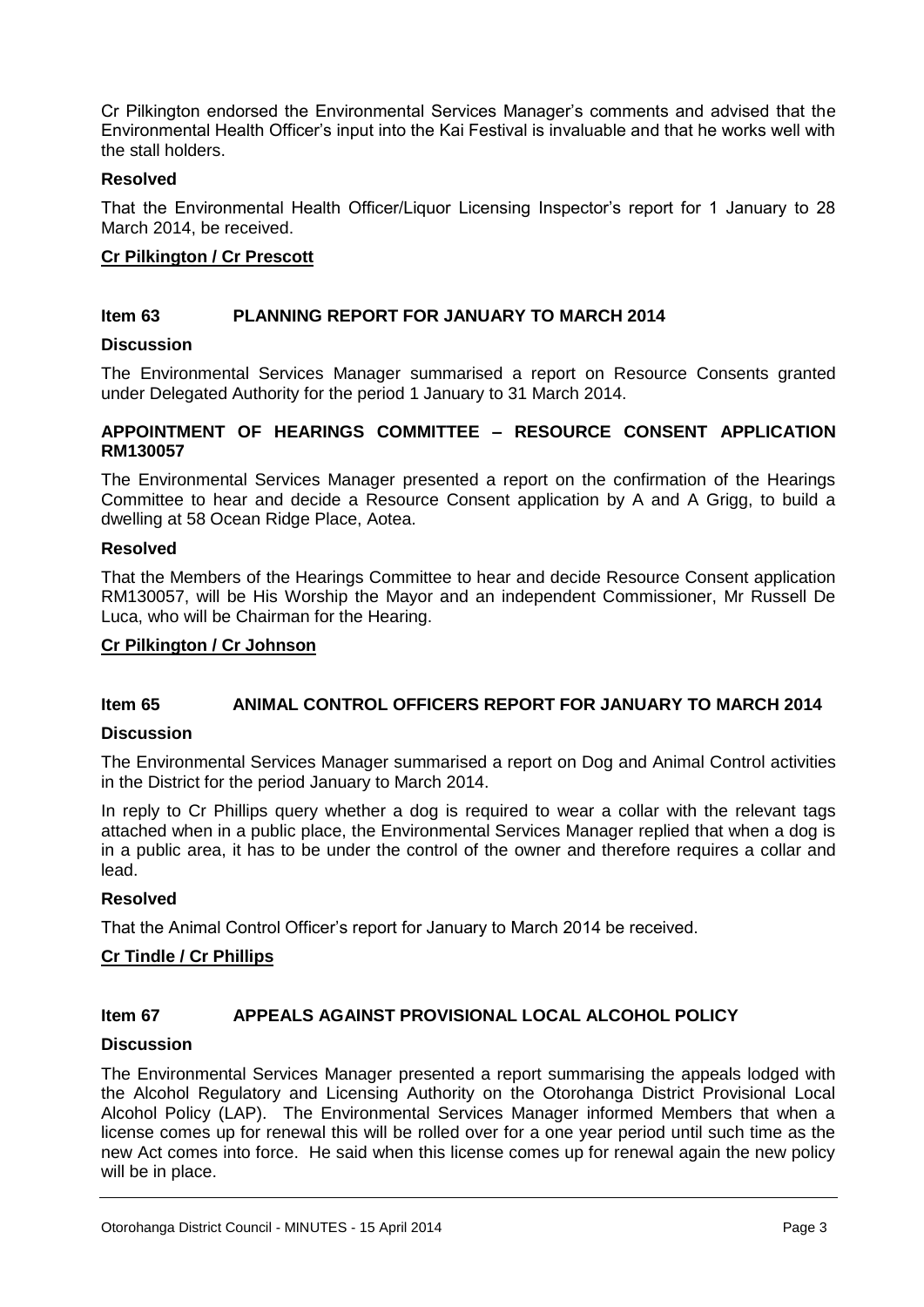# **Resolved**

That the Environmental Services Manager's report be received

# **Cr Prescott / Cr Klos**

# **Item 68 MINUTES OF WAIKATO CDEM JOINT COMMITTEE MEETING**

# **Discussion**

The Environmental Services Manager referred Members to minutes of the Waikato Civil Defence and Emergency Management Group Joint Committee meeting held 3 March 2014. He said the Joint Committee has agreed for these minutes to be included in Council's agenda's for Members information

#### **Resolved**

That the minutes of the meeting of the Waikato Civil Defence Emergency Management Group Joint Committee, held in the Waikato CDEM Group Emergency Management Office, 150 Victoria Street at 1.00pm Monday 3 March 2014, be received.

# **Cr Tindle / Cr Pilkington**

# **Item 69 MINUTES OF NGA WAI O WAIPA CO-GOVERNANCE FORUM & BI-ANNUAL MEETING**

# **Discussion**

The Environmental Services Manager referred Members to minutes of Nga Wai O Waipa Co-Governance Forum & Bi-annual meeting held in Te Awamutu on 7 March 2014. He said the Members of the Forum had agreed that these minutes be placed in the Council's agendas, for Members information.

Cr Johnson referred to page 20 of the minutes, the last paragraph where it was recorded that 'the view was expressed that all Members of the Forum wish to progress the cleanup of the Waipa River…' He felt that from this comment there is an assumption that the Waipa River is dirty. His Worship replied that this comment could relate to other items such as fencing, Willows etc rather than the condition of the water itself.

# **Resolved**

That the minutes of Nga Wai O Waipa Co-Governance Forum & Bi-annual meeting held in Te Awamutu on 7 March 2014 be received.

# **Cr Phillips / Cr Pilkington**

# **Item 66 DISTRICT BUILDING CONTROL OFFICERS REPORT FOR JANUARY TO MARCH 2014**

#### **Discussion**

The Environmental Services Manager presented the District Building Control Officer's quarterly report on Building Consents granted. In reply to Cr Prescott regarding a staff position within the Building Department, the Environmental Services Manager replied that this will be a new position which is based more around the processing of the various applications. He said hopefully with the new staff Member, the existing staff will cope with any increase in applications.

In reply to Cr Klos, the Environmental Services Manager advised that there are hundreds of undeveloped sections within the District with a further 100 or more sections that have been approved but where the subdivisions have not yet been completed. He said there are plenty of sections available for the District's needs.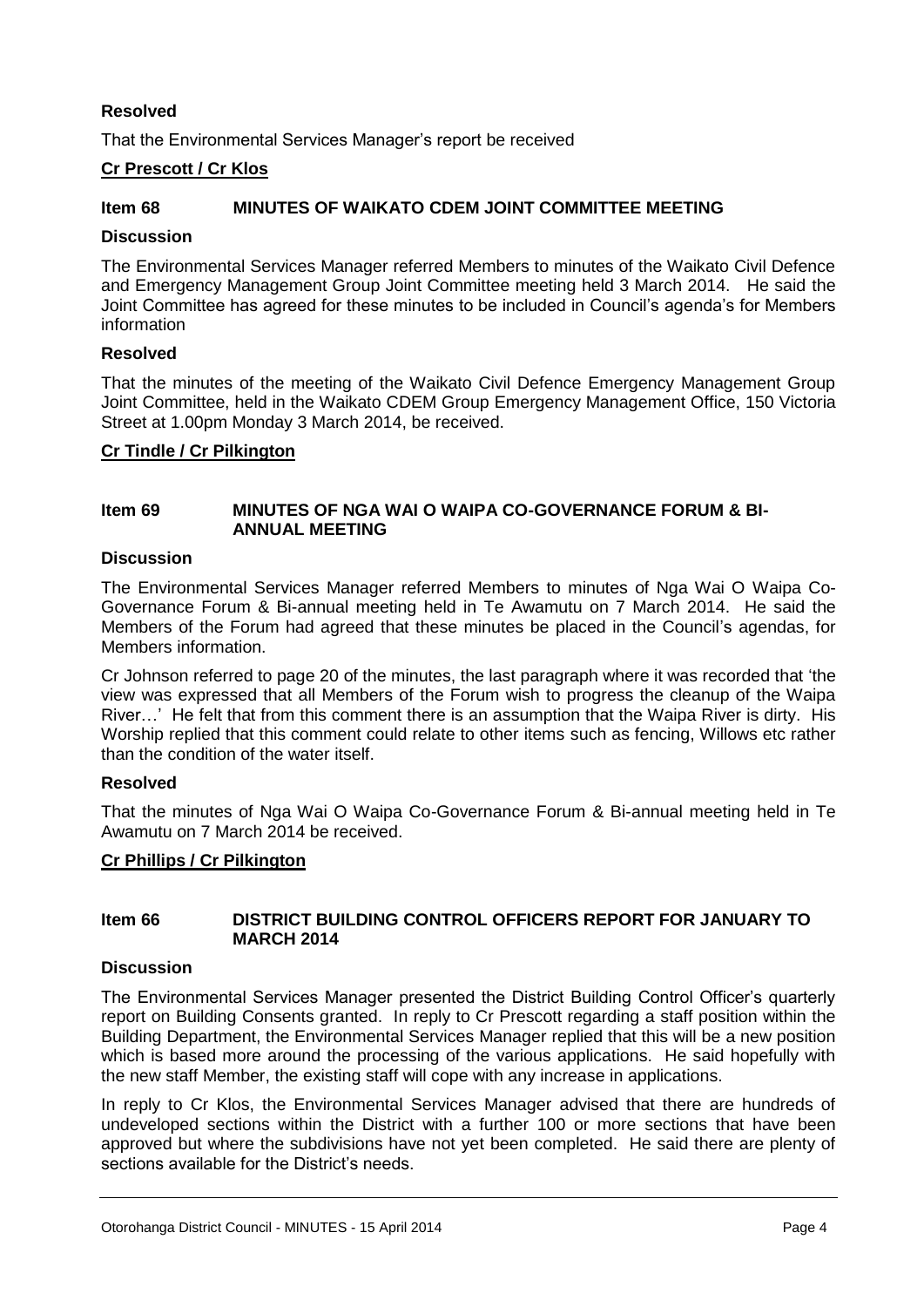# **Resolved**

That the District Building Control Officers report for the quarterly period 1 January to 31 March 2014 be received

# **Cr Prescott / Cr Johnson**

# **Item 70 ROAD LEGALISATION PART ELLIS ROAD SO 445229**

#### **Discussion**

The Engineering Manager presented a report informing Members that Council has documents requiring consent to legalising part of Ellis Road, being a length of 200m after the Kio Kio Hall. He said this section of road has never been constructed on the correct alignment and this survey corrects the situation.

In reply to Cr Phillips regarding when the road alignment was carried out, the Engineering Manager replied this would be at least 20 years ago. Cr Phillips queried why so long. The Engineering Manager advised that at the time, Council was eager to carry out physical works however, the legalisation of these works was never completed. The Engineering Manager advised that currently approximately two thirds of the back log including many of the more complex cases have been addressed.

#### **Resolved**

That -

- 1. The Otorohanga District Council hereby consents to the Minister of Land Information declaring:
	- a. Pursuant to Sec 114 of the Public Works Act 1981 the land described in the **First Schedule** below being declared road and vested in the Otorohanga District Council.
	- b. Pursuant to Sec 116 and 117 of the Public Works Act 1981 the land described in the **Second Schedule** below being stopped and vested in the adjoining properties by way of amalgamation with the titles listed and being subject to existing mortgages recorded on the titles.

#### *South Auckland Land District – Otorohanga District*

| <b>First Schedule</b> - Land to be Declared Road |                     |                |                  |  |  |  |  |
|--------------------------------------------------|---------------------|----------------|------------------|--|--|--|--|
| Area                                             | Description         | Title          | Owners           |  |  |  |  |
| 1162 $m2$                                        | Section 1 SO 445229 | CFR SA430/300  | PW Johnstone Ltd |  |  |  |  |
| 304m <sup>2</sup>                                | Section 2 SO 445229 | CFR SA24C/1265 | RC & DM Hutton   |  |  |  |  |

|            |  |  |  |  | <b>Second Schedule</b> – Road to be Stopped and Vested by Amalgamation in Adjoining |  |
|------------|--|--|--|--|-------------------------------------------------------------------------------------|--|
| Properties |  |  |  |  |                                                                                     |  |

| 236m <sup>2</sup> | Section 5 SO 445229 | CFR 297494 | CL Jackson                             |  |  |
|-------------------|---------------------|------------|----------------------------------------|--|--|
| 781m <sup>2</sup> | Section 6 SO 445229 | CFR 247493 | Schumacher<br>MJ.<br><b>TW Bustard</b> |  |  |

2. The Mayor and Chief Executive of Otorohanga District Council be authorised to sign and seal any documentation necessary to legalise plan SO 445229.

# **Cr Phillips / Cr Tindle**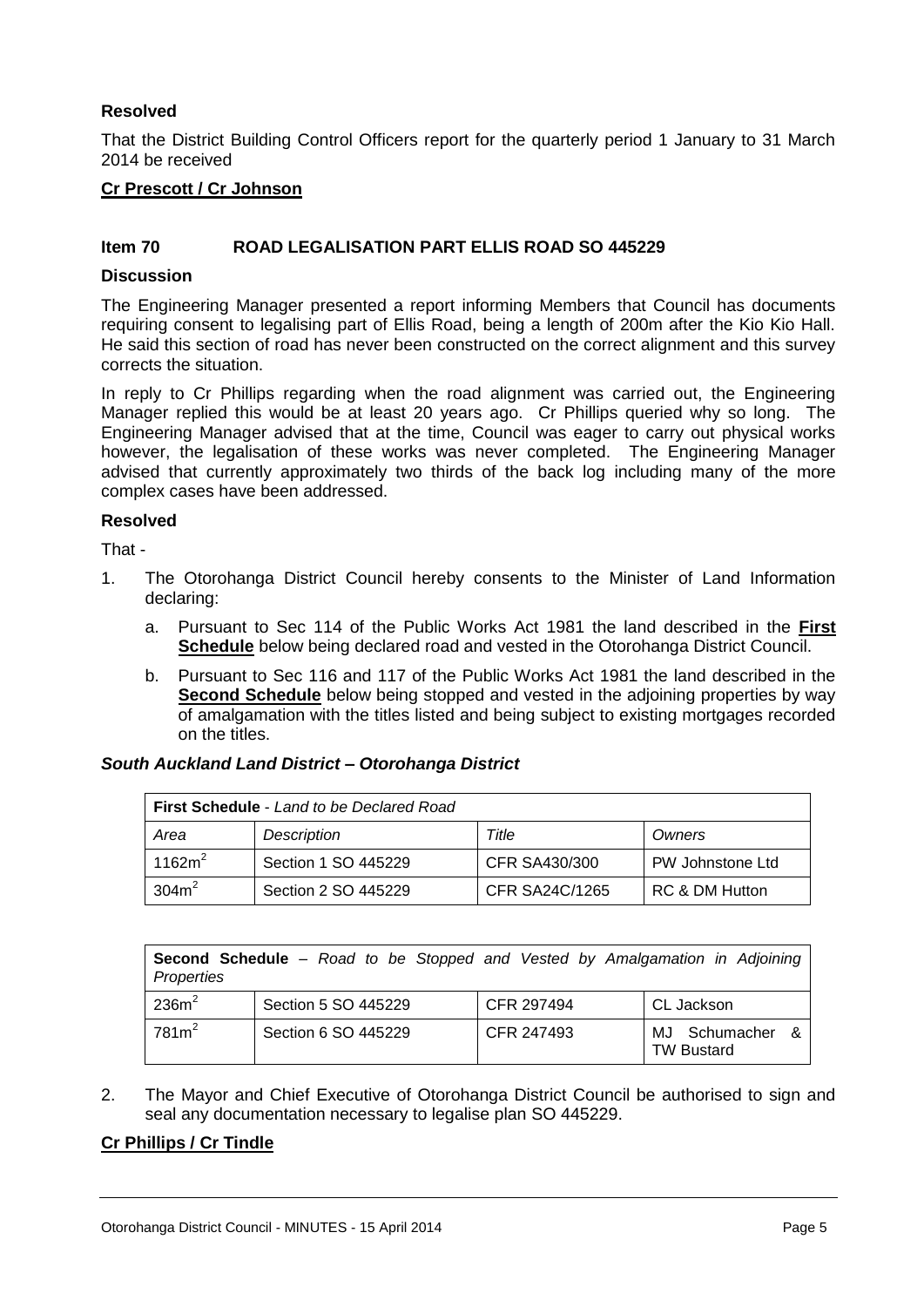# **Item 71 STAGE 2 OF WAIKATO SPATIAL PLAN**

# **Discussion**

The Chief Executive referred Members to a separate document outlining Stage 2 of the Waikato Spatial Plan. He said the Waikato Mayoral Forum is seeking approval from Council to progress to Stage 2 of the Waikato Spatial Plan Project, and to establish a Joint Committee structure to guide the development and adoption of the Spatial Plan.

The Chief Executive reported that the Mayoral Forum work programme consists of 6 work streams designed to get the best out of the regional economy and to identify opportunities for more efficient and effective service delivery to rate payers. He said the work streams that make up this programme include –

- Governance
- Planning
- Bylaws and Policies
- Economic Development
- Roading
- Waters

In reply to a query regarding the level of delegation given to each of the Council representatives, the Chief Executive replied that this has not as yet been defined however, the next stage of the process will be quite challenging for Council as this will be much more specific.

In reply the Cr Klos regarding the type of issues the spatial plan will cover the Chief Executive replied that this Council has in place a District Plan which will need to be taken in account however, he felt there is merit in working together on transport issues. He said that the matter of regional landuse planning could be quite contentious. The Chief Executive advised that in his view, he felt there will be some great challenges for Council. He reported that Thames-Coromandel District Council is not part of the Spatial Plan. Cr Pilkington queried the cost involved to carry out all this work. The Chief Executive advised that each Council as a whole will provide feedback following which engagement will be required with the whole Community. He said the feedback from each Council representative may be quite different however, this will tell Council what is politically achievable. Cr Klos said she would like to see some scenarios on what the benefits will be in Council being party to this plan. The Chief Executive replied that there is approximately 640 separate policies which will require reviewing etc, therefore there will be a cost saving should the number of policies be reduced. The Chief Executive reported that more will be gained out of Central Government via one voice from the region. Cr Klos raised the matter of the two separate sectors of the District being rural and urban.

Cr Tindle queried where the point of no return is should Council wish to opt out of the plan. The Chief Executive replied that there is a number of points where Council could step out of the process. He said the Mayoral Forum has no Authority, it is only a discussion group.

#### **Resolved**

That –

- 1. The report be received
- 2. Council confirms its support for the development of the Draft Waikato Spatial Plan.
- 3. Council endorses the establishment of a joint Committee to guide the development, adoption and implementation of the Waikato Spatial Plan, noting that the terms of reference of the joint Committee will be presented to a future Council meeting for consideration

# **Cr Prescott / Cr Johnson**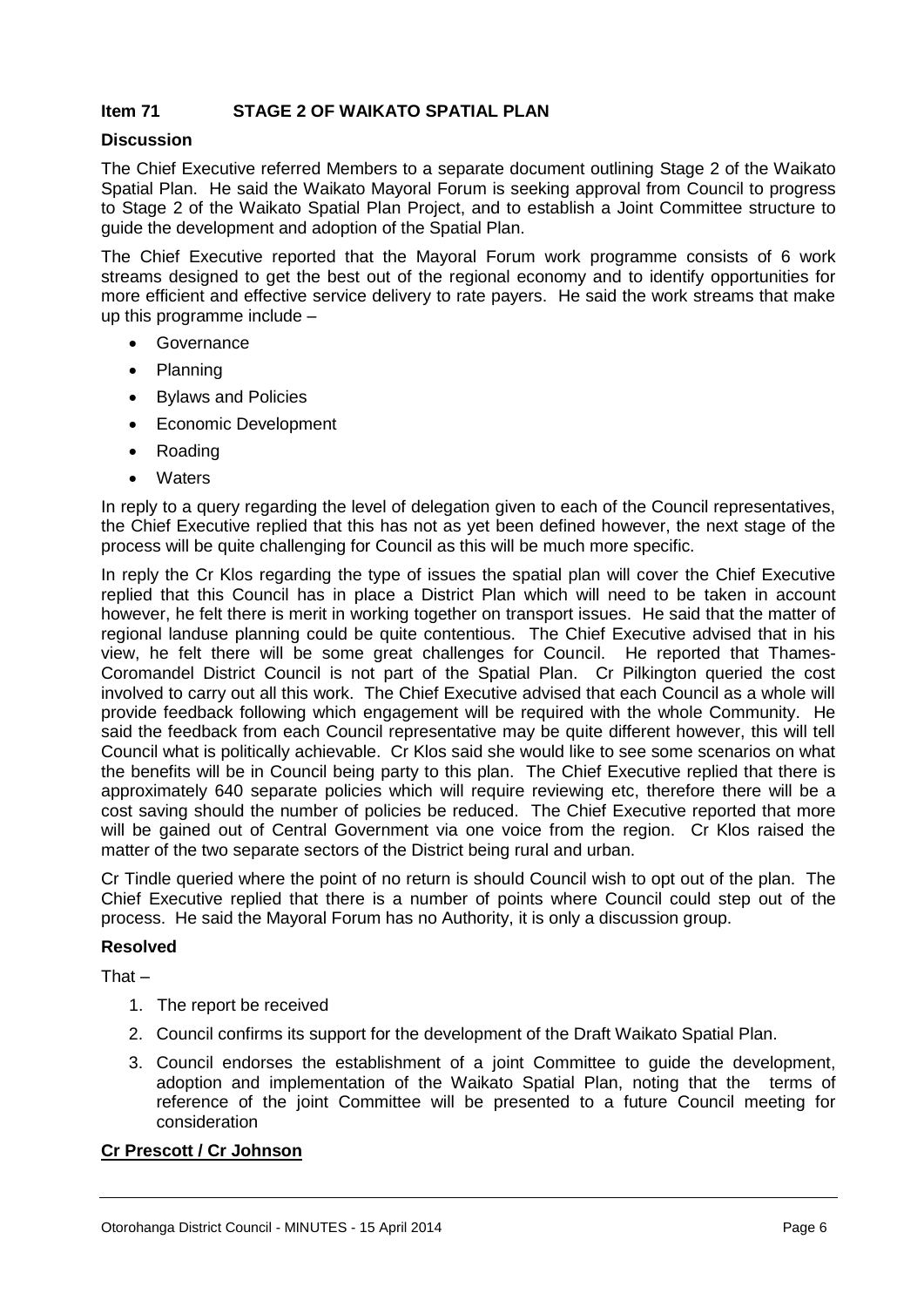# **Item 64 HARVEST CENTRE CHARITABLE TRUST PRESENTATION – YOUTH CONNECTION PROGRAMME**

# **Discussion**

Mr Peter Coventry on behalf of the Harvest Centre Charitable Trust attended the meeting and made a presentation on the Otorohanga Youth Programmes. He thanked Council for the opportunity to make this presentation.

His Worship thanked Mr Coventry for his comprehensive presentation which he said will give new Councillors an understanding of the Otorohanga Youth Programmes as overseen by the Harvest Centre Charitable Trust.

# **Resolved**

That the Harvest Centre Charitable Trust presentation on the Youth Connection Programme be received.

# **Cr Prescott / Cr Johnson**

# **Item 72 BEATTIE HOME COMMUNITY TRUST RATES REMISSION**

#### **Discussion**

The Finance and Administration Manager presented a report requesting consideration be given to raise the percentage of rates remitted for Beattie Community Trust under Council's Rates Remission Policy. He said the properties under the current policy should be reviewed. His Worship queried whether Council should be looking at other organisations to be included under the policy. Cr Pilkington reminded Members that through the Estimates process, Council should be considering the whole situation of rate remissions.

The Finance and Administration Manager advised that under the Rating Act, an applicant must be the owner of the property or registered as a ten year lease on the title. In reply to Cr Tindle the Finance and Administration Manager advised that an application for a rate remission will require the applicant's financial statements etc. He said these are not generally presented to Council. Cr Phillips expressed the opinion he was not in favour of a total 100% remission as the applicant should really contribute a certain percentage themselves. Cr Johnson informed Members that the Beattie Home is a Community facility which is attempting to balance its books. His Worship suggested that the matter be discussed further in a workshop situation.

#### **Resolved**

That the Finance and Administration Manager's report be received

# **Cr Phillips / Cr Tindle**

# **Item 73 APPOINTMENT OF COUNCILLORS TO VARIOUS TRUSTS**

#### **Discussion**

The Finance and Administration Manager presented a report which summarises the Trust Deeds for Beattie Community Trust and the North King Country Development Trust, the requirements for an appointment for an ODC Councillor to those trusts and the extent of the liability around these appointments.

Cr Klos expressed her personal opinion that she felt it is unwise for a Councillor to represent Council on the various Trusts.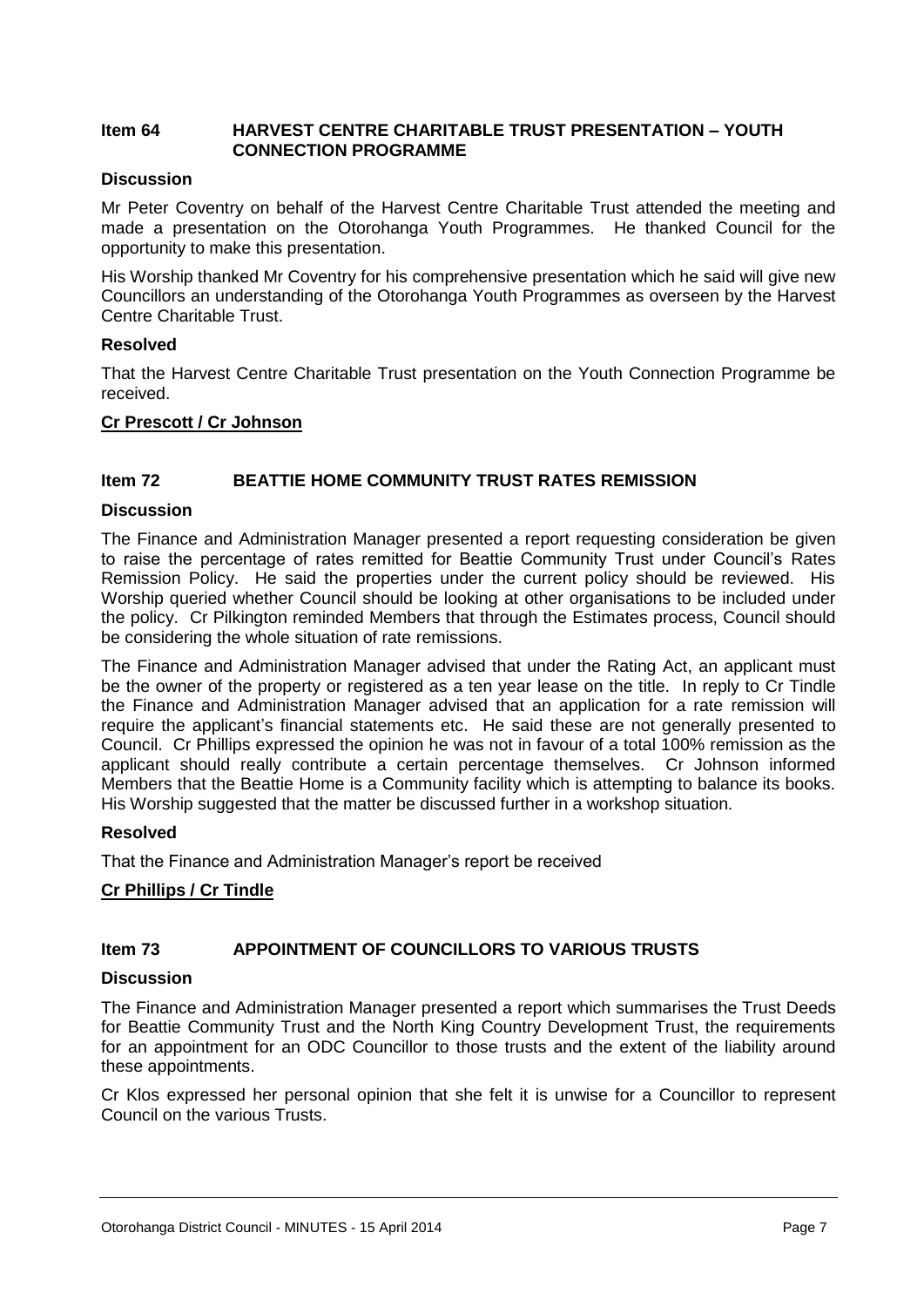# **Resolved**

That the Finance and Administration Manager's report be received

# **Cr Pilkington / Cr Phillips**

# **Item 74 DRAFT ANNUAL PLAN 2014/15**

# **Discussion**

The District Accountant attended the meeting and asked Members whether they had any questions/queries relating to the Draft Annual Plan 2014/15.

Cr Klos referred to Council's Fees and Charges and sought re-assurance that Council is introducing charges which relate to the costs incurred and not just picking figures out of the air. The Chief Executive replied that the real costs of some activities vary from year to year. He said however, he is confident that the fees are in the right order and in line with income projections in the Annual Plan.

The Finance and Administration Manager referred to the Building Consent fees and advised that these are often affected by the number of Consents issued.

Cr Pilkington referred to a breakdown in the back of the document and asked whether property owners can go online to calculate what their rates may be in the future. The District Accountant replied that at the present time they are unable to do this online but can phone the office. Cr Pilkington suggested that when this capability is online that it be highlighted in Councils six monthly newsletter.

#### **Resolved**

That –

- 1. The Draft Annual Plan for 2014/15 be approved.
- 2. Submissions be heard at the Council meeting to be held on 17 June 2014.

# **Cr Phillips / Cr Klos**

# **Item 75 ODC MATTERS REFERRED FROM 18 MARCH 2014**

#### **Discussion**

The Governance Supervisor took Members through the Matters Referred.

# **WAIKATO COUNCIL CONTROLLED ORGANISATION, LOCAL AUTHORITY SHARED SERVICES LTD (LASS)**

The Chief Executive confirmed that he provided Members via email with copies of the most recent reports relating to the Waikato Council Controlled Organisation, Local Authority Shared Services Limited.

# **BEATTIE HOME – HIGH WATER USER**

The Engineering Manager referred to Councils Water Services Bylaw and reported that under this Bylaw, Beattie Home may not be eligible for extraordinary water use charges. He said Beattie Home is a non-commercial residential facility and is much the same as Councils pensioner units, which are not metered. He understood that the Housing for the Elderly complexes are treated as one user. It was agreed that this item be placed on matters referred to consider with the rate remission policy.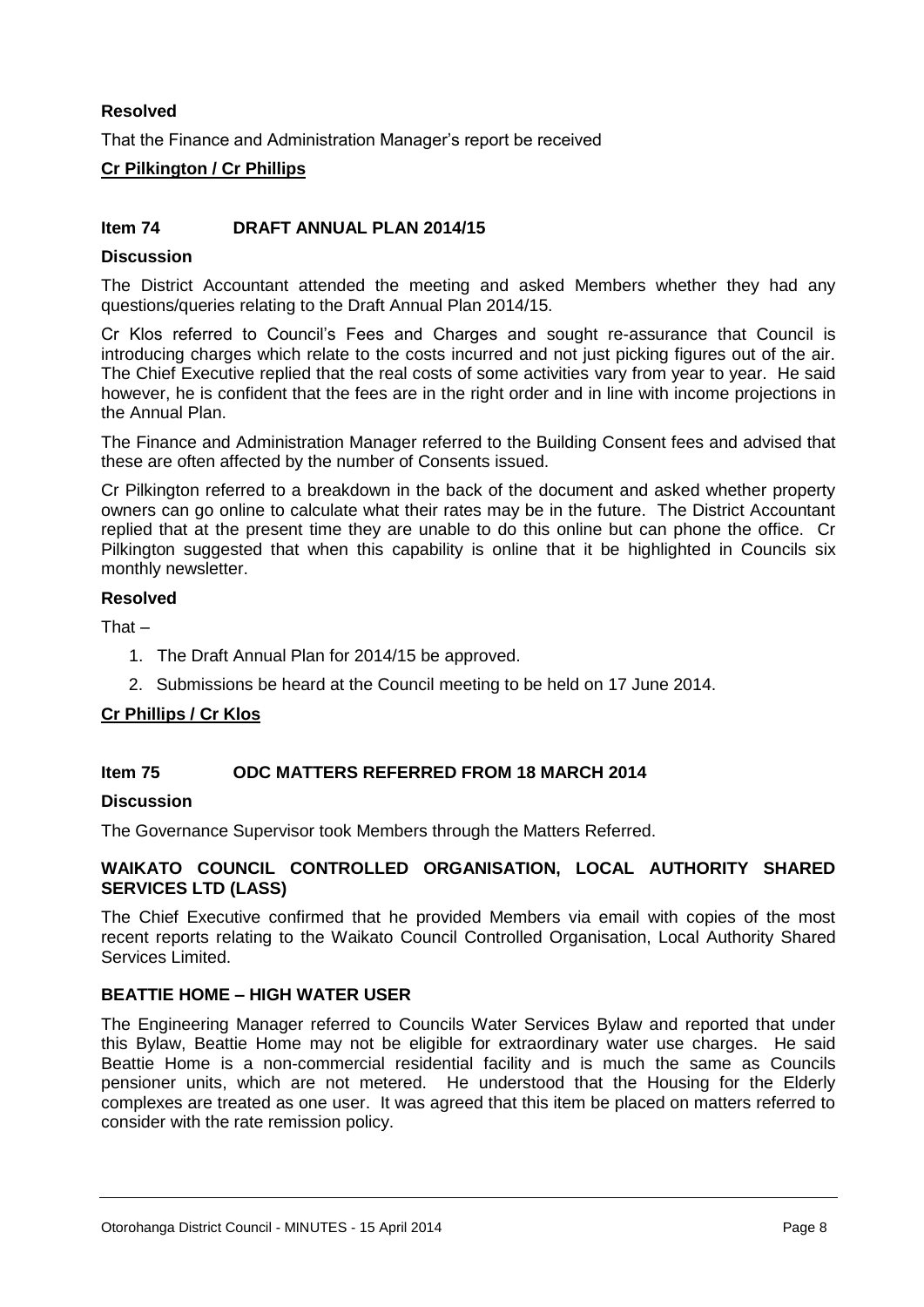# **GENERAL**

# **OTOROHANGA DISTRICT AND COMMUNITY CHARITABLE TRUST INC**

Cr Johnson as Chairman of the Trust sought approval from Council to appoint four new Trustees to the Trust. He said currently the Trust requires a quorum of five trustees however, due to the current number of Trustees, the latter should be increased. Cr Johnson informed Members of the proposed four new Trustees and their supporting information.

Cr Johnson reported that it is intended to hold a special meeting of the Trust at 4.00pm on 5 May 2014. He said the purpose of the meeting is to review the Trustees. Cr Johnson then explained how the Trust arose and reported that from the interest it receives on its investments it distributes half to the District and reinvests the remaining half. He said last year \$5,000 was made available to NZ Fire Services towards the purchase of a response vehicle. Cr Johnson advised that the Trustees are nominated by the Trust and appointed by Council. Cr Tindle queried how an opportunity would arise for a Member of the public to be nominated and/or place an objection to a nominated Trustee. Cr Williams queried what mechanism is in place for any Member of the public to get on to the Trust. Cr Johnson replied that anyone can apply just by writing a letter to him. Cr Klos advised that as Members of an Incorporated Society the power is with its Members. Cr Tindle expressed the opinion that it makes it difficult for Council to approve appointments as there does not appear to be a process in place.

The Chief Executive suggested that the Trust revise its Trust Deed and confirm a process for the appointment of Trustees. Cr Pilkington advised that it is a District Charitable Trust and should have representation on behalf of the District. His Worship agreed, as there appears to be some reservation around the table in respect of the process for nomination and appointment of a Trustee, that this matter be taken back to the Trust for further consideration. Cr Tindle queried whether Council should be making the decision to appoint Trustees however, Council is involved now and should continue to be involved or alternatively the Trust becomes its own identity. Cr Klos suggested that the Trust take advice as to the way ahead. Cr Pilkington suggested as one of the current Trustees is a solicitor, that she provides some clarification on the process.

The Chief Executive referred to the setting up of the Otorohanga District Development Board and advised that the Trust could be cut free of Council and the appointment of its own Members should be transparent. He said consideration should be given to reviewing the Trust Deed in respect to the appointment of Trustees and the freeing from Council the appointment of Trustees. He said however, Council will still provide an administration function to the Trust.

# **Resolved**

That the verbal report from Cr Johnson as to the election of Trustees to the Otorohanga District and Community Charitable Trust, be received.

# **Cr Johnson / Cr Phillips**

#### **LUNCHEON ADJOURNMENT**

Council adjourned for luncheon at 12.45pm and resumed at 1.15pm.

#### **MAIHIIHI FUN RUN**

Cr Phillips reported he has moved address and that he attended the Maihiihi Fun Run which he said was a very good event and encouraged Members to take part next year.

# **WATER FILTER – RURAL WATER SUPPLY**

Cr Klos reported approval had been given to purchase a new water filter within Council's Rural Water Supply Area however, instead the sand was replaced and provided the desired results. She said this action could have been taken some 6 months earlier.